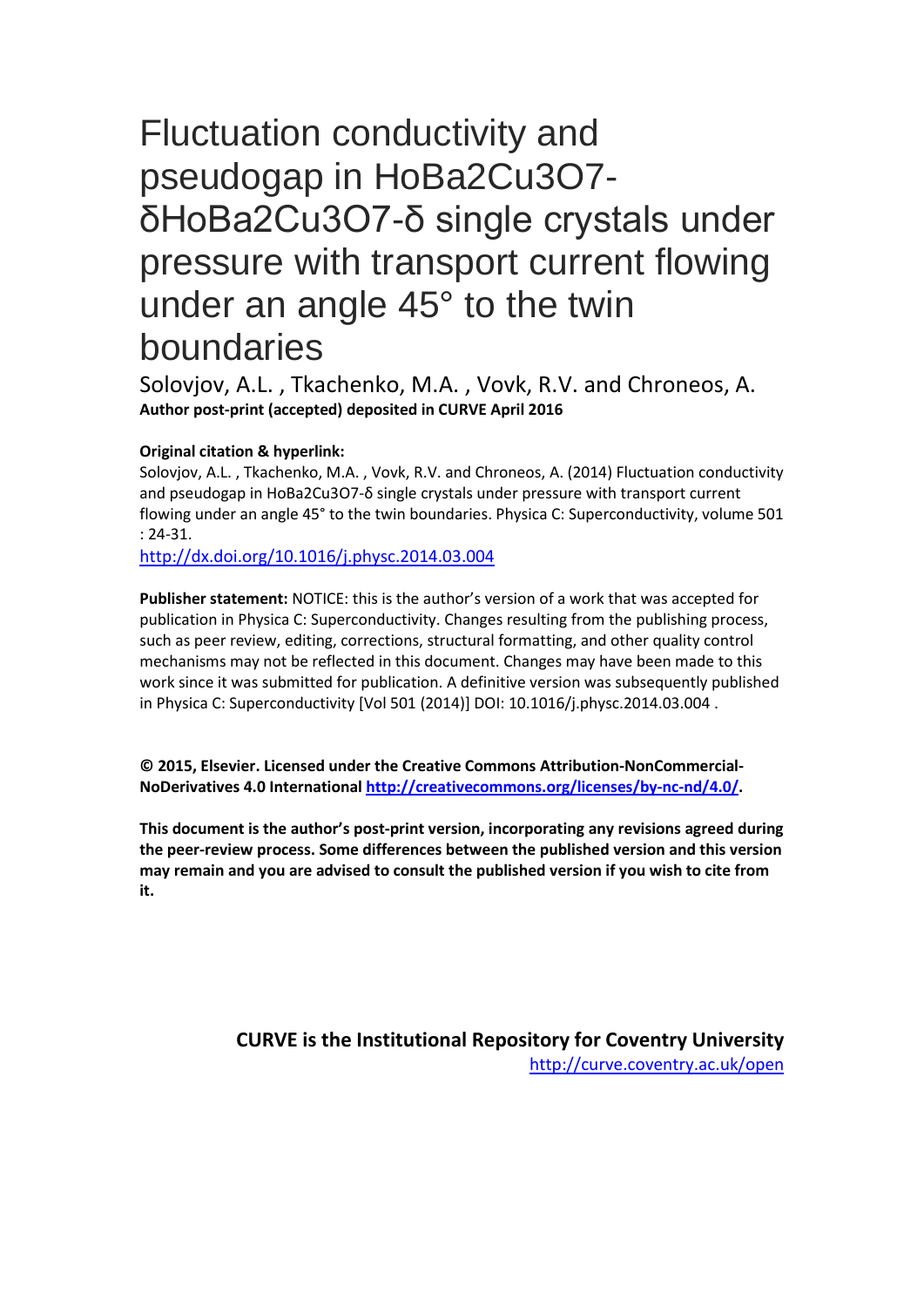## **Fluctuation conductivity and pseudogap in** *HoBa*2*Cu*3*O*<sup>7</sup>*−<sup>δ</sup>* **single crystals under pressure with transport current flowing under an angle** 45*◦* **to the twin boundaries**

A. L. Solovjov<sup>1,3</sup>, M. A. Tkachenko<sup>1,3</sup>, R. V. Vovk<sup>2</sup>, and A. Chroneos<sup>4\*</sup>

<sup>1</sup>*B. I. Verkin Institute for Low Temperature Physics and Engineering of National*

<sup>2</sup>*V. N. Karazin Kharkov National University, 4 Svobody sq., 61077 Kharkov, Ukraine*

3 *International Laboratory of High Magnetic Fields and Low Temperatures, 95 Gajowicka Str., 53-421, Wroclaw, Poland*

4*Department of Materials, Imperial College, London SW7 2AZ, United Kingdom*

The influence of hydrostatic pressure up to 0.48 GPa on the fluctuation conductivity  $\sigma'(T)$  and pseudogap (PG)  $\Delta^*(T)$  of slightly doped  $H \circ Ba_2Cu_3O_{7-\delta}$  single crystals with  $T_c \approx 62$  K and  $\delta \approx 0.35$  is studied with current passing under an angle  $45^\circ$  to the twin boundaries. It is shown that near  $T_c$  the conductivity  $\sigma'(T)$  is well described by the Aslamasov-Larkin and Hikami-Larkin fluctuation theories demonstrating 3D-2D crossover with the increase of temperature. ∆*<sup>∗</sup>* (*T*) displays two representative maxima at  $T_{max1} \approx 219 K$  and  $T_{max2} \approx 241 K$  likely caused by the phase stratification of the single crystal. Pressure leads to disappearance of these maxima and linear ∆*<sup>∗</sup>* (*T*) with a positive gradient at high temperatures. Essentially, with the removal of pressure the maxima are restored. The comparison of our results with those obtained for YBa<sub>2</sub>Cu<sub>3</sub>O<sub>7−</sub><sup>δ</sup> sheds more light on the role of magnetic subsystem in the high-T*<sup>c</sup>* superconductors.

PACS numbers: 74.25.Fy, 74.62.Fj, 74.72.Bk

### **I***.* **INTRODUCTION**

Superconductivity in high-temperature superconductors (HTS's) can be understood by studying their properties in the normal state, which are well known to be very peculiar  $[1-11]$ . The most intriguing property is a pseudogap (PG) observed mostly in oxygen deficient cuprates below any representative temperature  $T^* \gg T_c$  (transition temperature) [5–9]. Many proposals have been presented to explain this phenomenon [7–9], including various forms of electron pairing [12–14], antiferromagnetic fluctuations [3, 15] and spin-charge separation scenarios [16, 17]. Nevertheless, in spite of intensive studies, the origin of the pseudogap is controversial. Notably, most models explain both the linear  $\rho(T)$ , observed in HTS's at  $T > T^*$  [18], and anomalous Hall effect [9, 19] but fail to account for all effects observed in experiment.

In a previous study [20] the fluctuation conductivity (FLC) and PG in  $H \circ Ba_2Cu_3O_{7-\delta}$  single crystals were investigated with a transport current passing in parallel to the twin boundaries. The results were treated within a model based on a conception of the local pairs (LP) which are believed to be in existence in HTS's below *T ∗* [9, 12–14, 21]. Importantly, the LP model is able to explain the majority of peculiar effects being inherent in HTS's behavior [9, 21]. Two peaks of ∆*<sup>∗</sup>* (*T*) were found which disappeared under pressure [20]. Simultaneously the ∆*<sup>∗</sup>* (*T*) dependence became linear with negative-gradient slope being typical for magnetic superconductors [22–24]. That is why we have proposed this negative-slope linearity to be due to internal magnetism of *HoBa*2*Cu*3*O*<sup>7</sup>*−<sup>δ</sup>* cuprate caused by the inherent magnetism of holmium atoms with  $\mu_{eff} = 10.6 \mu_B$  (and  $9.7 \mu_B$  for  $H \circ Ba_2Cu_3O_{7-\delta}$ ) [25].

Substitution of Y in single crystals of  $ReBa_2Cu_3O_{7-\delta}$  (Re=Y, Ho, Dy, etc.) with Ho of a fairly large magnetic moment suggests a change in behavior of the system due to paramagnetic properties of *HoBa*2*Cu*3*O*<sup>7</sup>*−<sup>δ</sup>* in its normal state [25]. Samples exhibiting oxygen nonstoichiometry are of special interest. In this state the redistribution of labile oxygen and structural relaxation take place simultaneously, thus significantly affecting electron transport parameters of the system [26, 27]. In this case rare alkaline earth metal ion can serve as a sensor, sensitive to local symmetry of its surroundings and charge density distribution, which can be affected by outside factors such as temperature [26] or high pressure [27].

Pressure has played an important role in the study of HTS's since the observation by Chu et al. [28] of a large pressure dependence of  $T_c$  in the La-Ba-Cu-0 system. In contrast to conventional superconductors  $dT_c/dP$  for the high- $T_c$  superconductors appears to be in most cases positive whereas  $d \ln \rho_{ab}/dP$  is negative and relatively large [29–31]. Applied pressure produces a reduction in lattice volume which promotes ordering and this appears to lead to positive  $dT_c/dP$  observed in experiment. The interpretation of the pressure effect on  $\rho$  is rather uncertain, since the nature of the transport properties for HTS's is not clear yet. The dominant contribution to the conductivity is known to come from the *CuO*<sup>2</sup> planes which are interconnected by a relatively weak transfer interaction. Most likely pressure leads to the increase in the charge concentration on the *CuO*<sup>2</sup> plane. The theoretical approach to the hydrostatic-pressure effects on the a-axis resistance of HTS's is discussed in Ref. [29]. There are also several papers in

*Academy of Science of Ukraine, 47 Lenin ave., 61103 Kharkov, Ukraine*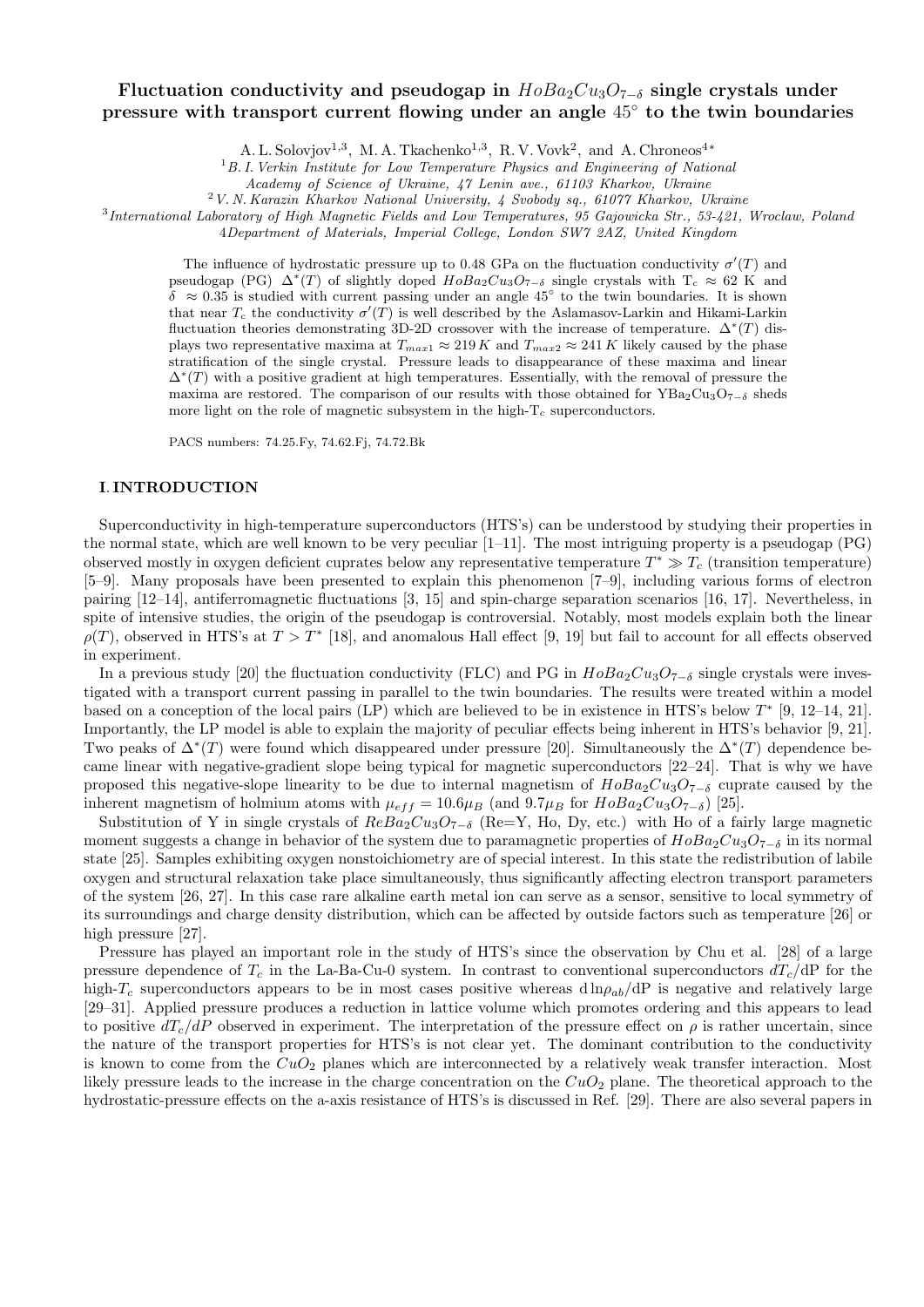which the influence of pressure on the fluctuation conductivity was studied in a number of HTS's compounds [30–32]. But with the exception of our trials [20] no such studies are known to be performed in *HoBa*2*Cu*3*O*<sup>7</sup>*−<sup>δ</sup>*. Moreover, as far as we know no detailed study of pressure influence on pseudogap in high-*T<sup>c</sup>* oxides has been carried out up to now.

In the present work we performed in-plane resistivity measurements under hydrostatic pressures up to  $P=0.48$  GPa on a slightly doped  $H \circ Ba_2Cu_3O_{7-\delta}$  (HoBCO) single crystal with  $T_c=61.3$  K at P=0. Measurements were carried out with the flow of transport current under an angle 45<sup>°</sup> to the twin boundaries to clarify how the experiment geometry will affect the transport properties. We studied the fluctuations' contribution to the conductivity and focused on the temperature dependence of an excess conductivity  $\sigma'(T)$ . From the analysis of the excess conductivity the magnitude and temperature dependence of a pseudogap  $(\Delta^*(T))$  with and without pressure were finally derived. The analysis was performed within our LP model [9, 21] as discussed in details in the text. Comparison of our results with those obtained for  $YBa_2Cu_3O_{7-\delta}$  (YBCO) [21, 31],  $Bi_2Sr_2CaCu_2O_{8+y}$  (BISCCO-2212) [30] and  $HgBa_2Ca_2Cu_3O_8$ (Hg-2223) [32] may provide the substantial insight into the role of magnetic subsystem in the high-*T<sup>c</sup>* cuprates.

#### **II. EXPERIMENT**

 $H \circ Ba_2Cu_3O_{7-\delta}$  single crystals were grown with the self-flux method in a gold crucible, as described elsewhere [26, 33, 34]. Our crystals are strongly twinned as a result of the samples annealing in an oxygen flow at a temperature of (370 *−* 410)*◦*C for three to five days [35]. The annealing is used to obtain samples of appropriate oxygen content [26, 27, 35]. This procedure leads to the formation of the twin boundaries (**TB**) aligned through all the crystal (Fig. 1 in Ref. [33]), which effectively minimize the elastic energy of the crystal lattice in the tetragonal-orthogonal transition [27]. Rectangular crystals of about 1.7x1.2x0.2mm (sample S1) [20] and 1.9x1.5x0.3mm (sample S2) were selected from the same batch to perform the resistivity measurements. The smallest parameter of the crystal corresponds to the c-axis. The experimental geometry was selected so that the transport current vector in the ab-plane was either parallel, (**I** *∥* **TB**), (sample S1), or under an angle 45*◦* (sample S2) to the **TB**. A fully computerized setup utilizing the four-point probe technique with stabilized measuring current of up to 10 mA was used to measure the ab-plane resistivity,  $\rho_{ab}(T)$  [27]. Silver epoxy contacts were glued to the extremities of the crystal in order to produce a uniform current distribution in the central region where voltage probes in the form of parallel stripes were placed. Contact resistances below 1  $\Omega$  were obtained. The viewgraph of the sample morphology and the arrangement of contacts are discussed in details in Ref. [33]. Temperatures were measured with a Pt sensor having an accuracy about 1 mK. The hydrostatic pressure was generated inside a Teflon cup housed in a copper-beryllium piston-cylinder cell, as described in Ref. [36]. A manganin gauge made of a 25  $\Omega$  wire was used to determine the applied pressures. Transformer oil was used as the transmitting medium and pressures were changed at room temperature in the order of increasing magnitude. For each applied pressure, experimental runs were carried at rates of about 0.1 K/min near *T<sup>c</sup>* and 0.5 K/min at  $T \gg T_c$ .

In order to determine the effect of oxygen redistribution, measurements were taken 2-7 days after applying removing pressure, depending on completion of relaxation processes. Temperature dependencies of resistivity  $\rho(T)$  $\rho_{ab}(T)$  for  $H \circ Ba_2Cu_3O_{7-\delta}$  single crystals with T<sub>c</sub>= 61.3 K and  $\delta \approx 0.35$  (sample S2) measured under various pressures and temperatures are shown in Fig. 1. All curves have an expected S-shape with positive thermally activated bending [33], characteristic for slightly doped cuprates [18, 19]. However, above  $T^* \sim 260$  *K*  $\rho(T)$  varies linearly with T at rates  $d\rho/dT = 3.1$  and 2.58  $\mu \Omega$  *cm* K<sup>-1</sup> for the pressures P=0 and 0.48 GPa, respectively. (Note that 1 GPa =10) kbar). The relative diminution of  $\rho(T)$  as a function of pressure is practically temperature independent above 260 K and amounts to  $d\ln \rho/dP = -4(\pm 0.5)\%$   $GPa^{-1}$ . This value is in agreement with results obtained for different cuprates  $[29-34]$ . Actually we have four curves (or fore samples) for the pressure P=0 (Fig. 1, curve H21), 0.48 (curve H22), 0.48 applied for five days (curve H23) and again 0 GPa measured immediately after removing the pressure (curve H24). Fig. 2 (a, b) shows the resistivity curves near  $T_c$  for P=0 (a) and P=0.48 GPa (b), respectively, in which all representative temperatures are designated. Besides, from Fig. 2 we deduce that  $T_c$  increases with pressure at a rate  $dT_c/dP \approx +4KGPa^{-1}$ , which is noticeably larger than that obtained for optimally doped (OD)  $YBa_2Cu_3O_7$ <sup>*−δ*</sup> single crystals  $(dT_c/dP \approx +1.3KGPa^{-1})$  [31]. The result is in agreement with above idea as for enhancement of the charge carrier density  $(n_f)$  in  $CuO_2$  planes under pressure. It appears that oxygen vacancies in slightly doped cuprates make the  $n_f$  rearrangement more easy to achieve.

Nevertheless, in spite of a number of studies on the relaxation processes in the 1-2-3 system under high pressure, many aspects, such as the charge transfer and the nature of the redistribution of the vacancy subsystem, still remain uncertain [31, 33, 34]. Thus, the electrical resistivity decreases not only as a consequence of the high pressure but also in the isobar process of retaining the sample at room temperature following the application of high pressure [33]. For example, in Fig. 1 curves H22 and H23 show the  $\rho_{ab}(T)$  measured directly after the application of pressure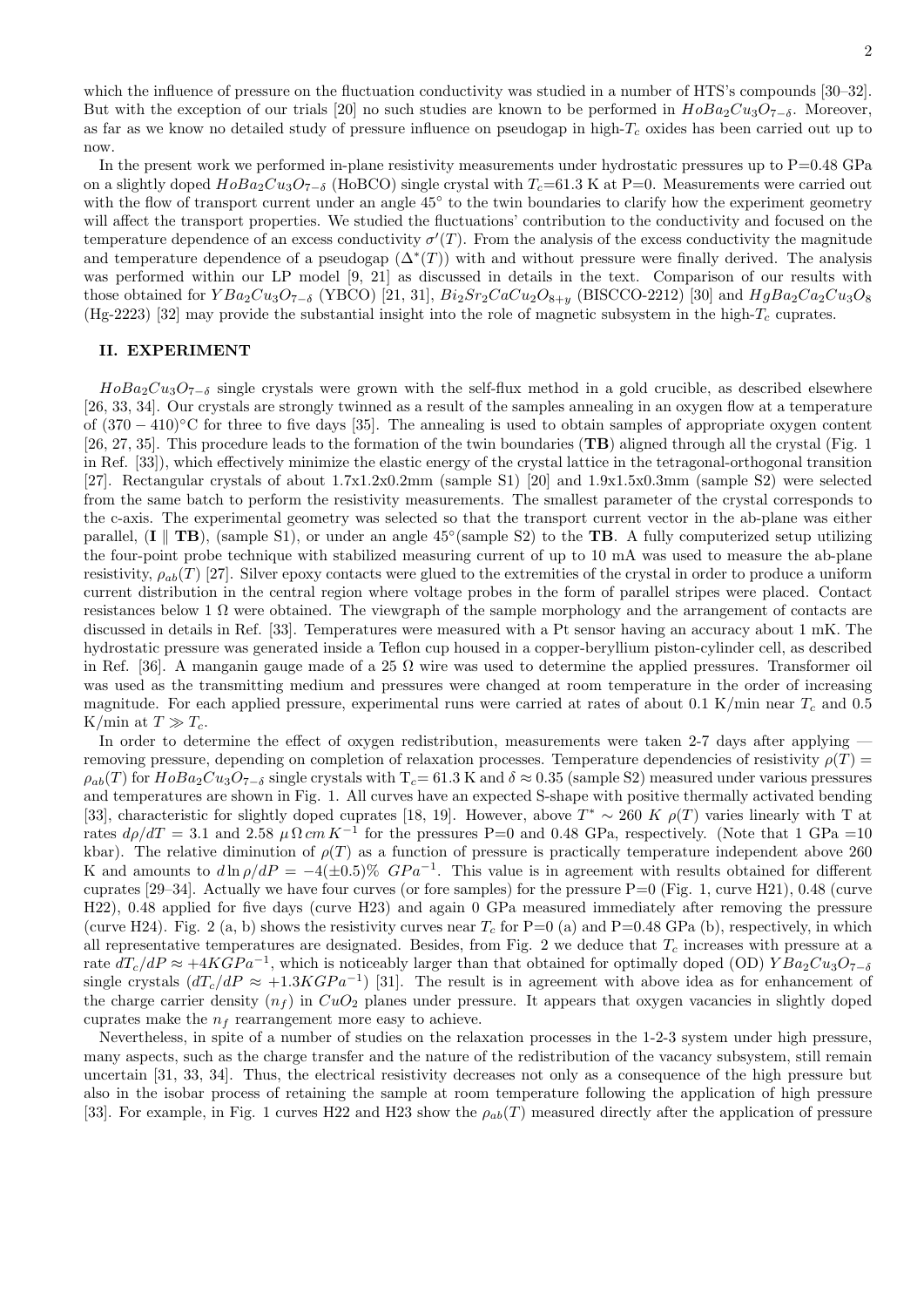

FIG. 1: In-plane resistivity of our HoBCO crystal as a function of T: dots - sample H21, P=0; squares - H22, P=0.48 GPa; open squares - H23, P=0.48 GPa after 5 days under presuure ; open circles - H24, P=0 after removing pressure.

(P=0.48 GPa), as well as after the isobar process of retaining the sample at room temperature for five days under the pressure, respectively. This exposure leads to an additional decrease in electrical resistance of (4 - 5)%. Similar behavior of  $\rho_{ab}(T)$  renewal was also observed in the process of the high pressure removal. Thus, in Fig. 1 curves H21 and H24 correspond to the  $\rho_{ab}$  vs T dependencies measured before the pressure application and immediately after its removal. Comparison of these curves indicates that the results depend on the duration of time the sample is at room temperature without pressure. Immediately after pressure removal, the value of electrical resistance of the sample at room temperature was approximately 4% less than the value measured prior to the application of pressure but gradually relaxed for three days to its equilibrium value. Thereafter, the  $\rho_{ab}$ (300 K) value saturates and finally the  $\rho_{ab}(T)$  actually coincides with the original curve obtained before the application of pressure. This confirms the reversibility of the process. The sample S1 with **I** *∥* **TB** behaves in a good many ways like those of sample S2. More detailed analysis of the resistivity curves for both samples is described elsewhere [33].

## **III. RESULTS AND DISCUSSION III a. Fluctuation conductivity**

Measurements were performed with current flowing under an angle 45*◦* to the twin boundaries when intensity of current carrier scattering should be enhanced as compared with the experimental geometry when current **I** is parallel to **TB** [20, 27, 33]. As clearly seen from Fig. 1 below the PG temperature  $T^* = (265 \pm 0.2) K \gg T_c$  resistivity of  $H \circ Ba_2Cu_3O_{7-\delta}$ ,  $\rho(T)$ , deviates down from linearity resulting in appearance of the excess conductivity

$$
\sigma'(T) = \sigma(T) - \sigma_N(T) = [1/\rho(T)] - [1/\rho_N(T)],
$$
\n(1)

where  $\rho_N(T) = aT + \rho_0$  is the normal state resistivity extrapolated to low *T* region [3, 37]. This procedure of the normal state resistivity determination is widely used in literature (see [37–41] and references therein) and has been justified theoretically by the Nearly Antiferromagnetic Fermi Liquid (NAFL) model [3]. The T\* temperature is taken at the point where the experimental resistance curve starts to downturn from the high-temperature linear behavior.

To determine  $T^*$  more precise  $[\rho(T) - \rho_0]/aT$  criterium [19, 41], where  $\rho_0$  is the intercept with y-axis, was also used. Both approaches give practically the same  $T^*$ 's. The superconducting transition temperature  $T_c$  (Fig. 2) is determined by extrapolation of the linear part of the resistive transition to  $\rho(T_c) = 0$  [40]. Here we focus on the analysis of fluctuation conductivity (FLC) and pseudogap (PG) derived from measured excess conductivity within our LP model. We will mainly perform the analysis for the sample H23 (sample S2 with  $P=0.48$  GPa applied for five days) and compare results with those obtained for the sample H21 (sample S2 with  $P=0$ ) as well as with results obtained for the sample S1 [20]. The determined from the analysis samples parameters are listed in the Table I and II.

To begin the analysis the mean field critical temperature  $T_c^{mf}$  has to be calculated. Here  $T_c^{mf} > T_c$  is the critical temperature in the mean-field approximation, which separates the FLC region from the region of critical fluctuations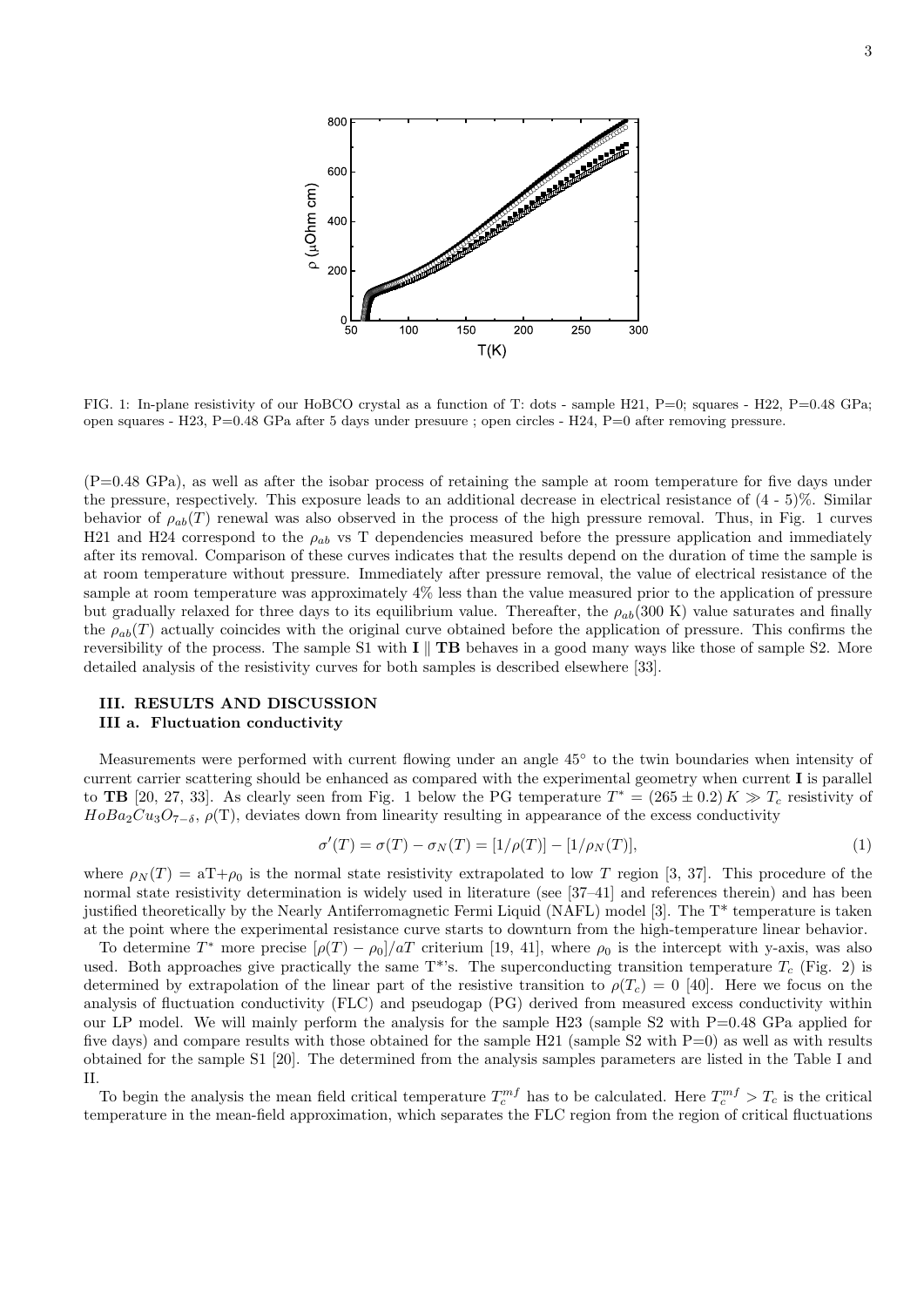

FIG. 2: Resistive transition of HoBCO single crystal at  $P=0$  (a) and  $P=0.48$  GPa (b).

or fluctuations of the order parameter ∆ directly near *T<sup>c</sup>* (where ∆ *< kT*), neglected in the Ginzburg-Landau (GL) theory [45, 46]. The reduced temperature used in the analysis is [47]

$$
\varepsilon = \left(T - T_c^{mf}\right) / T_c^{mf}.\tag{2}
$$

Hence it is evident that the correct determination of  $T_c^{mf}$  is decisive in FLC and PG calculations. Importantly, the maximum of  $d\rho/dT$ ) versus T, which corresponds to the inflection point  $(T_{inf})$  of the resistive transition and often used as  $T_c^{mf}$  [39, 41], is just the middle of the critical fluctuation region [42]. That is why an inequality  $T_c^{mf} > T_{inf}$ must always take place [37, 42, 43]. Within the LP model it was convincingly shown that FLC measured for all without exception HTS's always demonstrates a crossover from 2D ( $\xi_c(T) < d$ ) into 3D ( $\xi_c(T) > d$ ) state as T draws near  $T_c$  ([9, 43, 44] and references therein). Here  $\xi_c(T)$  is a coherence length along the c-axis and d is a distance between conducting layers in HTS's [47]. The result is most likely a consequence of Gaussian fluctuations of the order parameter in 2D metals which were found to prevent any phase coherency organization in 2D compounds [1, 14]. As a result the critical temperature of an ideal 2D metal is found to be zero (Mermin-Wagner-Hoenberg theorem), and a finite value is obtained only when three-dimensional effects are taken into account [1, 14, 48–50]. That is why the FLC near *T<sup>c</sup>* is always extrapolated by the standard equation of the Aslamasov-Larkin (AL) theory [51] with the critical exponent  $\lambda = -1/2$  (Fig. 4, line 1) which determines the FLC in any 3D system

$$
\sigma'_{AL3D} = C_{3D} \frac{e^2}{32 \,\hbar \,\xi_c(0)} \varepsilon^{-1/2},\tag{3}
$$

where  $C_{3D}$  is a numerical factor used to fit the data by the theory [37, 38]. This means that the conventional 3D FLC is realized in HTS's as  $T \to T_c$  [37, 44]. From Eq. (3), one can easy obtain  $\sigma'^{-2} \sim (T - T_c^{mf})/T_c^{mf}$ . Evidently,  $\sigma'^{-2} = 0$  when  $T = T_c^{mf}$ . This way of  $T_c^{mf}$  determination was proposed by Beasley [43] and justified in different FLC experiments [9, 37, 38]. Moreover, when  $T_c^{mf}$  is properly chosen the data in the 3D fluctuation region near  $T_c$  are always fitted by Eq. (3).

Fig. 3b displays the  $\sigma'^{-2}$  vs T plot for our sample H23 (dots). The interception of the extrapolated linear  $\sigma'^{-2}$  with T-axis determines  $T_c^{mf} = 65.9K$ . Above the crossover temperature  $T_0 = 68.5$  K the data deviates right from the line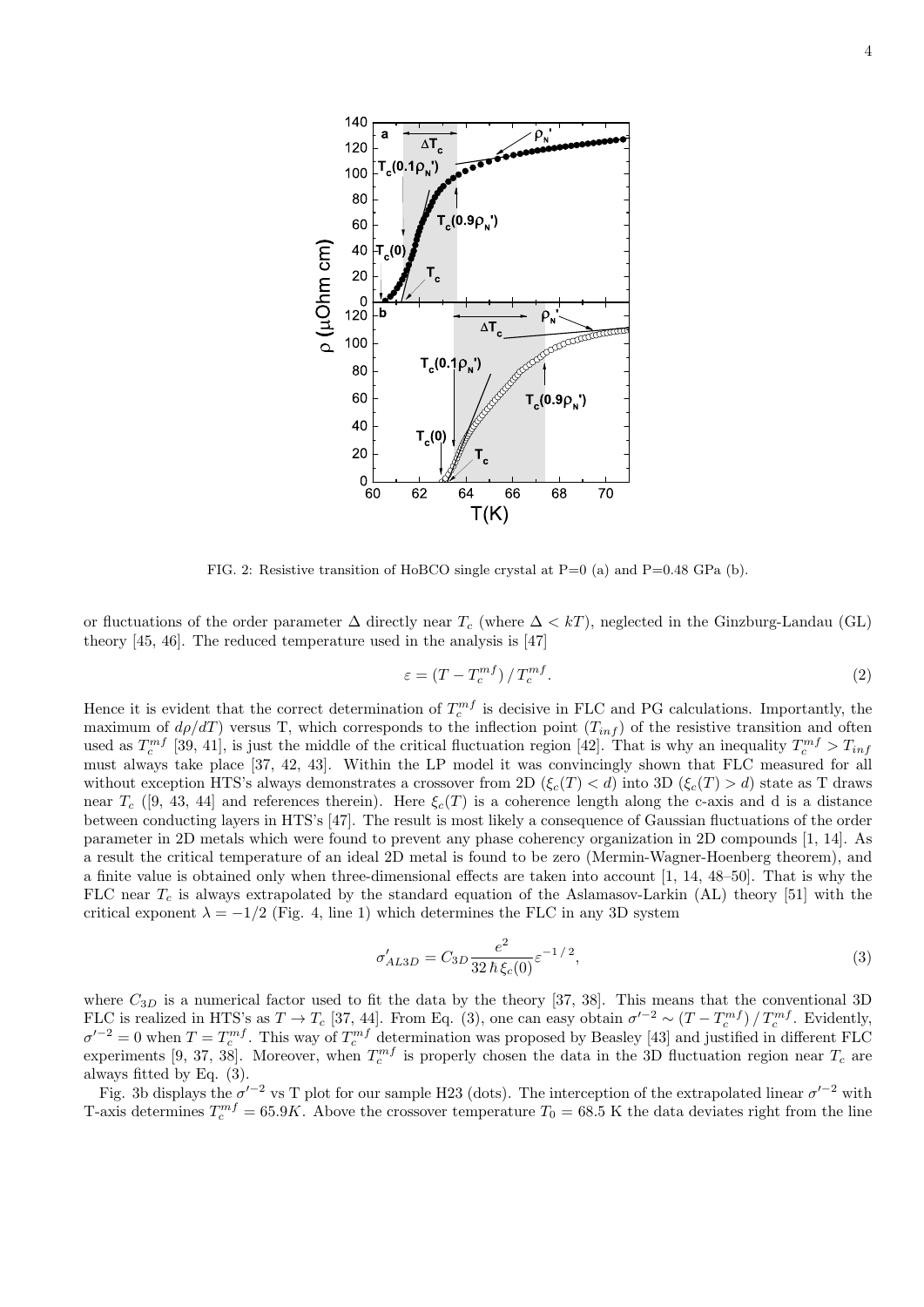

FIG. 3:  $\sigma'^{-2}$  as a function of T at P=0 (a) and P=0.48 GPa (b).

suggesting the 2D Maki-Thompson (MT) [52, 53] fluctuation contribution into FLC [37]. Evidently, at the crossover temperature  $\varepsilon_0 \sim T_0$  the coherence length  $\xi_c(T) = \xi_c(0) \varepsilon^{-1/2}$  is expected to amount to d [9, 37] which yields

$$
\xi_c(0) = d\sqrt{\varepsilon_0} \tag{4}
$$

and allows the possibility of  $\xi_c(0)$  determination.  $\xi_c(0)$  is one of the important parameters of the PG analysis. Fig. 3a demonstrates the same results (dots) for the sample H21  $(P=0)$ .

Now, when  $T_c^{mf}$  is determined, the  $ln\sigma'$  vs  $ln\varepsilon$  can be plotted. The result is shown in Fig. 4b (circles) in comparison with the fluctuation theories. As expected above  $T_c^{mf}$  and up to  $T_0 = 68.5$  K (ln  $\varepsilon_0 \approx -3.22$ )  $\sigma'$  vs *T* is well extrapolated by the 3D fluctuation term (3) of the AL theory (Fig. 4b, solid line 1) with  $\xi_c(0) = (2.33 \pm 0.01)$ Å determined by Eq. (4) and  $C_{3D} = 1.5$  (see Table II). Besides, by analogy with  $YBa_2Cu_3O_{7-\delta}$  [37, 40], we make use of d=11.67Å=c which is the c-axis lattice parameter. Accordingly, above  $T_0$  and up to  $T_{01} \approx 114.7 \text{ K (ln } \varepsilon_{01} \approx -0.3) \sigma'$ can be satisfactorily described by the MT fluctuation contribution (5) (Fig. 4b, dashed curve 2) of the Hikami-Larkin (HL) theory [47]

$$
\sigma'_{MT} = \frac{e^2}{8 d \hbar} \frac{1}{1 - \alpha/\delta} \ln \left( (\delta/\alpha) \frac{1 + \alpha + \sqrt{1 + 2 \alpha}}{1 + \delta + \sqrt{1 + 2 \delta}} \right) \varepsilon^{-1},\tag{5}
$$

which dominates well above  $T_c$  in the 2D fluctuation region [37, 44, 47]. In Eq. (5)

$$
\alpha = 2 \left[ \frac{\xi_c(0)}{d} \right]^2 \varepsilon^{-1} \tag{6}
$$

is a coupling parameter,

$$
\delta = \beta \frac{16}{\pi \hbar} \left[ \frac{\xi_c(0)}{d} \right]^2 k_B T \tau_{\phi} \tag{7}
$$

is the pair-breaking parameter, and  $\tau_{\phi}$  that is defined by equation

$$
\tau_{\phi}\beta T = \pi\hbar/8k_B\varepsilon = A/\varepsilon\tag{8}
$$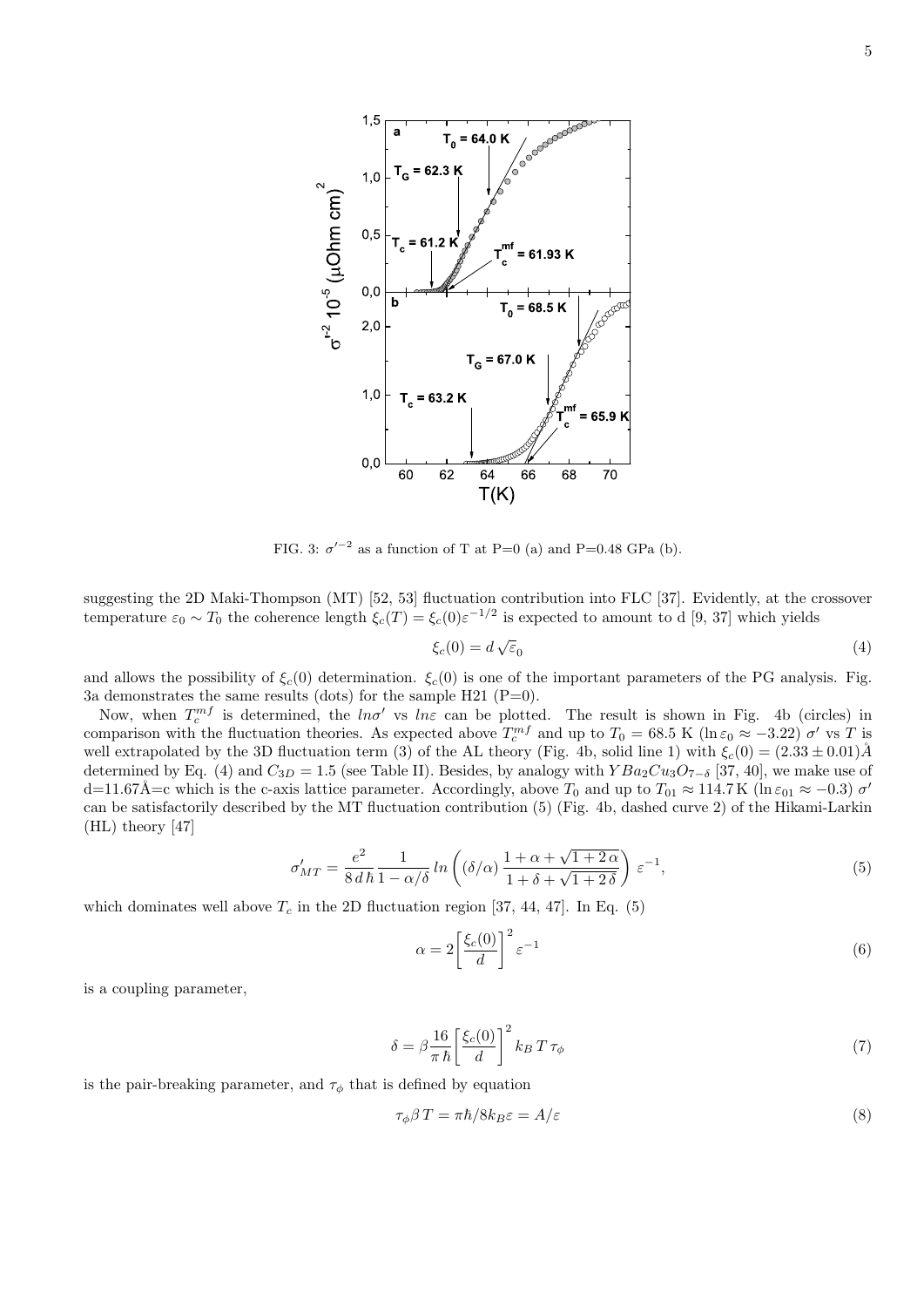is the phase relaxation time, and  $A = 2.998 \cdot 10^{-12}$  sK. The factor  $\beta = 1.203(l/\xi_{ab})$ , where *l* is the mean-free path and  $\xi_{ab}$  is the coherence length in the *ab* plane considering the clean limit approach  $(l > \xi)$  [9, 37].

Unfortunately, neither *l* nor  $\xi_{ab}(T)$  are measured in our experiments. To proceed with the analysis we will use the experimental fact that  $\delta \approx 2$  when all other parameters are properly chosen [37]. Thus, to calculate the MT fluctuation contribution using Eq. (5) only the coupling parameter  $\alpha$  (6) remains to be defined. To determine  $\alpha$  we have to make use of another experimental fact that  $\xi_c(0) = d\varepsilon_0^{1/2} = d_1\varepsilon_{01}^{1/2} = (2.33 \pm 0.01)$ Å [20, 24]. Here  $d_1$  corresponds to  $T_{01}$  and is a distance between conducting  $CuO_2$  planes. Set d=11.67 Å one can easy obtain  $d_1 = d\sqrt{\varepsilon_0/\varepsilon_{01}} = 2.71$  Å which is actually the interplanar distance in  $H \circ B_2 \circ C u_3 O_{6.65}$  ( $d_1 \approx 3.0$  Å at optimal doping and P=0 [54]). The finding suggests a conclusion that  $\varepsilon_{01}$  is properly chosen. Both  $ln \varepsilon_{01}$  and  $ln \varepsilon_0$  are marked by the arrows in Fig. 4. Within this approach it is believed that below  $\varepsilon_{01}$  the  $\xi_c(T) > d_1$  and couples the  $CuO_2$  planes by Josephson interaction resulting in the appearance of the 2D FLC of MT type [9, 44]. Thus, it turns out that just  $\varepsilon_{01}$  has to govern Eq. (7) and its proper choice is decisive for the FLC analysis. That is why we have to put  $\varepsilon_{01}$  instead of  $\varepsilon_{0}$  into Eq. (8)  $(1)$ <sup>2</sup> and *π*<sup>*γ*</sup> (100K) *β* = (0.405 ± 0.002)<sup>*·*</sup>·10<sup>*−*13</sup>s. If we use d=11.67Å and set *ε*=*ε*<sub>0</sub> in Eq.(8) it results in *τ*<sub>*ϕ*</sub> (100K) *β*=  $(6.118 \pm 0.002) \cdot 10^{-13}$ s, and we will get curve 3 (Fig. 4b) which evidently does not meet the case. The result has to support the above considerations.

However, we have to emphasize that the latest approach with  $d \approx 11.7\text{\AA}$  and  $\varepsilon = \varepsilon_0$  is widely used to analyze FLC in *Y Ba*2*Cu*3*O*<sup>7</sup>*−<sup>δ</sup>* compounds [37, 38, 40] where no magnetism is expected. But, as can be seen from Fig. 4 (curves 3), if we use this approach in the case of *HoBa*2*Cu*3*O*<sup>7</sup>*−<sup>δ</sup>* the theory is situated well below the data suggesting the enhanced MT fluctuation contribution into FLC compare with  $YBa_2Cu_3O_{7-\delta}$ . For the first time this enhanced MT fluctuation contribution resulting in necessity to use  $d_1 \approx 3\text{\AA}$  as a distance between conducting layers in HTS's instead of  $d \approx 11.7$ Å was observed in the FLC analysis for FeAs-based magnetic superconductor SmFeAsO<sub>0.85</sub> [9, 24]. Compare results we may conclude that the appreciable increase of the MT fluctuation contribution can be considered as a specific feature of the FLC behavior caused by the influence of *HoBa*2*Cu*3*O*<sup>7</sup>*−<sup>δ</sup>* magnetic subsystem. As will be shown later the influence of magnetic subsystem is also seen in the pseudogap behavior of our  $H \circ Ba_2Cu_3O_{7-\delta}$  single crystals.



FIG. 4: *lnσ'* vs *lnε* at P=0 (dots, a) and P=0.48 GPa (circles, b) compared with fluctuation theories: 1- 3D AL; 2 - MT with  $d = d_{01}$ ; 3 - MT with  $d = 11.67$ Å; 4 - LD.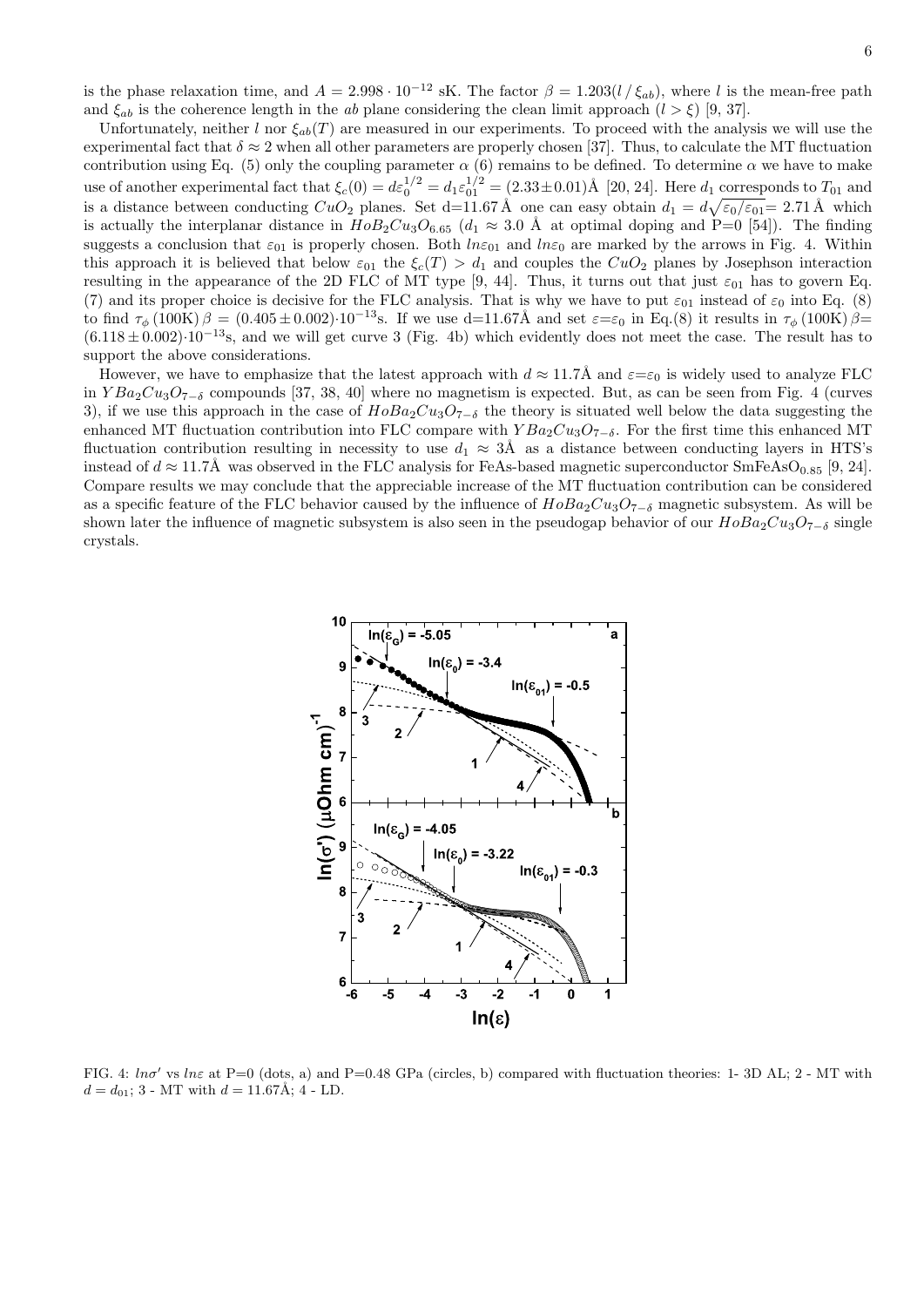|  | TABLE I: |  |
|--|----------|--|
|--|----------|--|

The parameters of the  $H \circ B_2Cu_3O_{6.65}$  single crystal.

| ∥Ρ   | $\left \rho(100K)\right \rho(300K)\left \right T_c\left \Delta\,T_c\left T_c^{mf}\right T^*\left \right T_0\left \xi_c(0)\right \right $                                    |     |  |  |                                                                       |
|------|-----------------------------------------------------------------------------------------------------------------------------------------------------------------------------|-----|--|--|-----------------------------------------------------------------------|
|      | $\left\  (\text{GPa}) \right\  (\mu \Omega cm) \left[ (\mu \Omega cm) \right] (K) \left[ (K) \right] (K) \left[ (K) \right] (K) \left[ (K) \right] (\mathring{A}) \right\ $ |     |  |  |                                                                       |
|      | 186                                                                                                                                                                         | 838 |  |  | $\vert 61.3 \vert 2.3 \vert 61.9 \vert 269 \vert 64 \vert 2.13 \vert$ |
| 0.48 | 159                                                                                                                                                                         | 715 |  |  |                                                                       |

| TABLE II:                                                 |       |          |       |     |     |    |                               |                                                                                                                                     |     |
|-----------------------------------------------------------|-------|----------|-------|-----|-----|----|-------------------------------|-------------------------------------------------------------------------------------------------------------------------------------|-----|
| The parameters of the $HoB_2Cu_3O_{6.65}$ single crystal. |       | $T_{01}$ | $d_1$ |     |     |    |                               | $\begin{array}{ c c c c c c } \hline  C_{3D}  & C_{2D}  & T_G & \text{Gi} & \Delta^*(T_c) \Delta_{max}^* ^{p_c} \hline \end{array}$ |     |
|                                                           | (Gpa) |          |       |     |     |    |                               |                                                                                                                                     | K   |
|                                                           |       |          |       |     |     |    | 99.5 2.74 1.9 2.18 62.3 0.006 | 154                                                                                                                                 | 272 |
|                                                           | 0.48  |          |       | 1.5 | 1.9 | 67 | $\vert 0.017 \vert$           | 157                                                                                                                                 | 258 |

Lawrence and Doniach (LD) [55] have extended the initial AL calculations to a superconductor that consists of a stack of two-dimensional superconducting layers, linked by Josephson coupling between adjacent layers

$$
\sigma'_{LD} = C_{LD} \frac{e^2}{16 \,\hbar d} (1 + 2 \,\alpha)^{-1/2} \varepsilon^{-1},\tag{9}
$$

This consideration resembles closely the situation in most HTS's, and the LD model is also used to describe FLC in HTS's ([38–40, 42], and references therein). Obviously, near  $T_c$ , where  $\xi_c(0) \gg d$  and  $\alpha \gg 1$  (see Eq.(3)), the LD formula (9) reduces to the 3DAL equation (3). Accordingly at higher T, where  $\xi_c(0) \ll d$  and  $\alpha \ll 1$ , Eq. (9) reduces to the classical 2DAL expression [37]. Thus the LD model demonstrates extended smooth 2D-3D transition as T approaches *T<sup>c</sup>* [38]. This kind of FLC behavior was found to be typical for the HTS's systems with distorted sample structure [56], and we did not expect this behavior in our case. As expected above  $T_0$  the LD curve (Fig. 4b, curve 4) deviates down from the 3DAL line (Fig. 4b, solid line) and drops far below the experimental data. It is in contrast with observed MT fluctuation contribution (Fig. 4b, curve 2) suggesting expected good quality of our sample crystal structure.

The similar  $\ln \sigma'$  vs  $\ln \varepsilon$  obtained within the same analysis for P=0 is plotted in Fig. 4a (dots). As can be seen the LD model (Fig. 4a, curve 4) also does not meet the experimental case. On the contrary the data demonstrate very good fit with both 3DAL (Fig. 4a, straight line 1) and 2D enhanced MT (Fig. 4a, curve 2) theories in the whole temperature region of interest in a perfect agreement with above considerations. The finding is to justify proposed choice of  $\varepsilon_{01}$  within our approach. On the other hand, when pressure is applied only small part of the data between *lnε*<sub>0</sub> and *lnε*  $\approx$  −1*.*96 can be fitted by the MT theory in the proper way (Fig. 4b, curve 2). Above  $ln \varepsilon \approx -1.96$ the data noticeably deviates upwards from the theory. Nevertheless, we still determine  $\varepsilon_{01} = -0.3$  (Fig. 4b) as an intersection point between the theory and the data. Only this choice of  $\varepsilon_{01}$  allows us to get the self-consistent picture in calculating  $d_1$  and  $\xi_c(0)$ , as mentioned above. Observed deviation is likely due to additional decrease of  $\rho(T)$  under enhanced pressure (see Eq. (1)) and can be considered as a specific feature of the FLC behavior when current flows under an angle  $45°$  to the **TB**. No such deviation of  $ln \sigma'$  ( $ln \varepsilon$ ) from the enhanced MT contribution was observed under pressure for **I** *∥* **TB** (sample S1) [20]. Moreover, in this case the best fit without any deviation of the data from MT theory was found just for  $P=0.48$  GPa [20] suggesting the opposite tendency of the FLC behavior when different geometry of measuring current direction is used.

Apart from evident decrease of resistivity and increase of  $T_c$ ,  $T_c^{mf}$ ,  $T_0$  and  $T_{01}$  pressure leads to decrease of  $\tau_\phi$  (100*K*)*β*, which is (0.494±0.002)*·*10<sup>−13</sup>s at P=0, as well as of both C-factors (see the Tables). The closer  $C_{3D}$ to 1.0 the more homogeneous is the sample structure (see [9] and references therein). Thus, the reduction of the C-factors points out at the improvement of the sample structure under pressure. The conclusion is corroborated by the experimental fact that the temperature interval of the "Anderson"-type metal-to-dielectric (MD) transition, most likely caused by disorder in such systems [57], gradually decreases under pressure [33]. At the same time the absolute values of *C*3*<sup>D</sup>* and *C*2*<sup>D</sup>* are noticeably higher than those found in our previous experiment with **I** *∥* **TB** [20]. At the latter case  $C_{3D} = 0.53 - 1.1$  and  $C_{2D} = 1.02 - 1.8$  were found at P=0 and P= 0.48 GPa, respectively. Thus, observed increase of the C-factors supports the above idea of charge carrier scattering enhancement when current flows under an angle 45*◦* to the **TB**. Besides an opposite tendency is observed in this case, namely both C-factors decrease with pressure.

As can be seen from the Tables,  $d_1$  is only slightly reduces with pressure, whereas  $\xi_c(0)$  is found to increase in good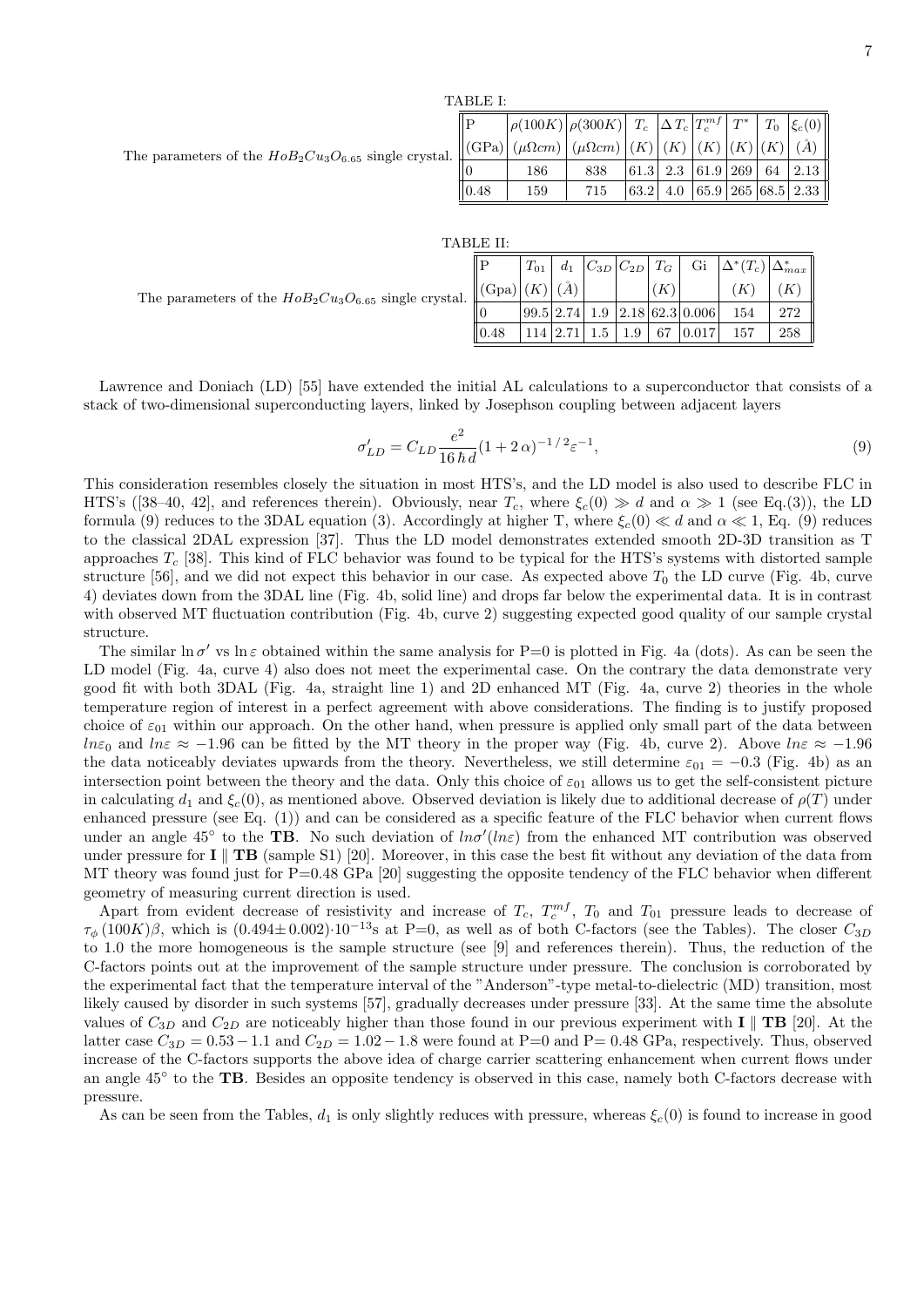its value  $\rho'_{N}$  just above the resistive transition designated by the upper straight line (Fig. 2). The results allows us to consider the pressure effects on the extent of the critical fluctuation regime. Here  $T_G$  is a temperature generally accounted for by the Ginzburg criterium which is related to the breakdown of the mean-field GL theory to describe the superconducting transition as mentioned above [45, 46, 58]. Above  $T_c$  this criterium is identified to the lowest temperature limit for the validity of the Gaussian fluctuation region. In Fig. 3 and 4 we denote as  $T_G$  the crossover temperature delimiting the 3D Al fluctuation and critical intervals, and assign this temperature to the point where data deviate from the straight line. Having determined both  $T_G$  and  $T_c^{mf}$  for each applied pressure we may calculate the Ginzburg number, given as  $Gi = (T_G - T_c^{mf})/T_c^{mf}$ . Fig. 3a and 3b show that Gi noticeably increases with P (see also Table II). Together with increase of  $\Delta T_c$  and  $\Delta T_c$  it implies that the genuine critical fluctuations are enhanced when the pressure is applied. It appears to be somewhat surprising seeing the pressure is expected to improve the sample structure as discussed above, but the similar results have been obtained for OD *YBa*<sub>2</sub>*Cu*<sub>3</sub>*O*<sub>7−</sub><sup> $\delta$ </sup> single crystals [31] as well as for the sample S1 [20]. According to the anisotropic GL theory, the Ginzburg number is given as [58, 59]

$$
Gi = \alpha \left(\frac{k_B}{\Delta c \xi_c(0) \xi_{ab}(0)^2}\right)^2 \tag{10}
$$

where  $\alpha$  is a constant of the order 10<sup>−3</sup> and  $\Delta c$  is the jump of the specific heat at  $T_c$ . According to the microscopic theory [59],  $\Delta c \sim T_cN(0)$ , where  $N(0)$  is the single-particle density of states at the Fermi level.  $\Delta c$  is expected to be weakly P dependent in this range since  $N(0)$ , as deduced from the Pauli susceptibility above  $T_c$ , is rather insensible to pressure in the HTS's [60]. The analysis of the FLC amplitude indicates the 9.4% increase of  $\xi_c(0)$  under pressure. All findings suggest that the appreciable increase of Gi with pressure is likely due to a reduction in  $\xi_{ab}(0)$ . This is in accordance with prior findings [31, 59] showing that independently of the sample composition and oxygen concentration the superconducting properties in HTS's depend much more on the variation of the atomic distances within the atomic layers than along the c-axis.

This seems to be reasonable since in the critical region  $\Delta(T) < k_B T$  is assumed [1, 45, 46, 58]. Apparently, the smaller  $\xi_{ab}(T) = \xi_{ab}(0) (1 - T/T_c)^{-1/2}$  the less is  $\Delta(T)$  [61] and the larger has to be the critical region. Nevertheless,



FIG. 5:  $ln\sigma'(ln\varepsilon)$  (circles) compared with Eq. (10) (solid line). Insert:  $ln\sigma'^{-1}$  as a function of  $\varepsilon$ . P=0.48 GPa.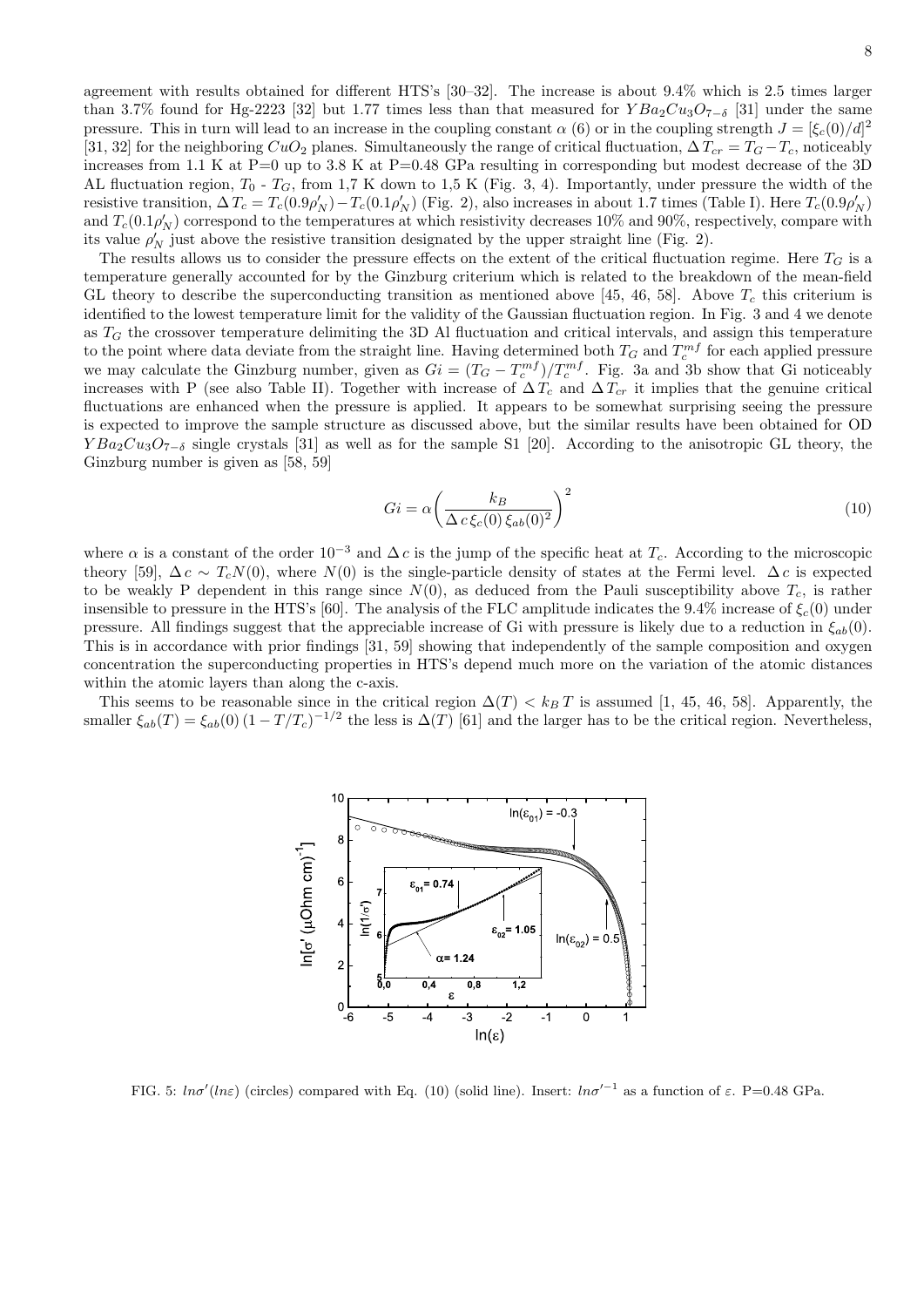the increase of both the Ginzburg number  $Gi^* = Gi(P)/Gi(0) \approx 2, 8$  and  $\Delta T_{cr} \approx 3.8$  *K* is determined to be much larger than the corresponding parameters obtained for OD *Y Ba*2*Cu*3*O*<sup>7</sup>*−<sup>δ</sup>* single crystals under the same pressure  $(G_i^* \approx 1.25 \text{ and } \Delta T_{cr} \approx 0.4 \text{ K})$  [31]. Taking found increase of  $\xi_c(0)$  into account from Eq. (9) we estimate that *ξab*(0) has to decrease by about 25% to produce the observed enhancement of Gi at P=0.48 GPa. This is suspiciously large compare with  $14\% \xi_{ab}(0)$  decrease determined for  $YBa_2Cu_3O_{7-\delta}$  [31] and 7%  $\xi_{ab}(0)$  decrease ensured from our analysis for  $H \circ Ba_2Cu_3O_{7-\delta}$  single crystals in the case of **I**  $\parallel$  **TB** (sample S1) [20]. Additionally, in the last case the corresponding  $\Delta T_c$  is about 3 times less and amounts only to  $\Delta T_c$ =0.7 K and =1.4 K at P=0 and P=0.48 GPa, respectively [20, 33]. Moreover, in the case of **I**  $\parallel$  **TB**  $\Delta T_{cr} \approx 1$  *K* (P=0) and  $\approx 1.8$  *K* (P=0.48 GPa) it is more than twice smaller compared with the experiment geometry with the current passing under an angle 45*◦* to the **TB**. We are thus led to conclude that both  $\Delta T_{cr}$  and Gi increase not only as a consequence of the  $\xi_{ab}(0)$  diminution under high pressure but also due to the  $n_f$  rearrangement caused by the change of the current flow direction comparatively to the **TB**. The results illustrate the significant role of the current flow direction in the processes of charge carriers scattering and possibly of the single crystal phase stratification especially in the slightly doped cuprates. We expected to find the similar specific features of this behavior analyzing the PG in our  $H \circ B \circ a_2 C u_3 O_{7-\delta}$  single crystals.

#### **III b. Pseudogap analysis**

A pseudogap in HTS's is manifested in resistivity measurements as a downturn of the longitudinal resistivity  $\rho(T)$  at  $T \leq T^*$  from its linear behavior above  $T^*$  [1–5, 9]. This results in appearance of the excess conductivity  $\sigma'(T) = \sigma(T) - \sigma_N(T)$  (see Eq. (1)). It is established [5, 9, 37] that the conventional fluctuation theories, modified for the HTS's by Hikami and Larkin (HL) [47], fit perfectly the experimental  $\sigma'(T)$  but only up to approximately 110 K. Clearly, to attain information about the pseudogap we need an equation which specifies a whole experimental curve, from  $T_c$  up to  $T^*$ , and contains the PG in the explicit form. Besides, the dynamics of pair-creation  $(1 - T/T^*)$ and pair-breaking  $(\exp(-\Delta^*/T))$  (see Eq.(10)) above  $T_c$  must be taken into account in order to correctly describe the experiment [9, 62]. Due to the absence of a complete fundamental theory the equation for  $\sigma'(\varepsilon)$  has been proposed in Ref. [62] with respect to the local pairs:

$$
\sigma'(\varepsilon) = \frac{e^2 A_4 \left(1 - \frac{T}{T^*}\right) \left(\exp\left(-\frac{\Delta^*}{T}\right)\right)}{(16 \hbar \xi_c(0) \sqrt{2 \varepsilon_{c0}^* \sinh(2 \varepsilon / \varepsilon_{c0}^*)}}.
$$
\n(11)

Here  $A_4$  is a numerical factor which has the meaning of the C-factor in the fluctuation conductivity theory [9, 37, 38]. All other parameters, including the coherence length along the *c*-axis, *ξc*(0), (Eq. (4)) and the theoretical parameter  $\varepsilon_{c0}^*$ , directly come from the experiment [9, 62]. In the range  $ln \varepsilon_{01} < ln \varepsilon < ln \varepsilon_{02}$  (Fig. 5) or accordingly  $\varepsilon_{01} < \varepsilon < \varepsilon_{02}$ (114  $K < T < 135 K$ ) (insert in Fig. 5),  $\sigma'^{-1} \sim \exp(\varepsilon)$  [9, 62]. As a result  $\ln(\sigma'^{-1})$  is a linear function of  $\varepsilon$  with a slope  $\alpha^* = 1.24$  which determines parameter  $\varepsilon_{c0}^* = 1/\alpha^*$  (insert in Fig. 5). To find  $A_4$ , we calculate  $\sigma'(\varepsilon)$  using Eq. (10) and fit experiment in the range of 3D AL fluctuations near  $T_c$  (Fig. 5) where  $ln\sigma'(ln\varepsilon)$  is a linear function of the reduced temperature  $\varepsilon$  with a slope  $\lambda = -1/2$ . Besides,  $\Delta^*(T_c) = \Delta(0)$  is assumed [62, 63]. To estimate  $\Delta^*(T_c)$ , which we use in Eq. (10), we plot  $\sigma'$  as a function of 1/T [62, 64] (Fig. 6). In this case the slope of the theoretical curve (Eq. (10)) turns out to be very sensitive to the value of  $\Delta^*(T_c)$  [9, 62]. The best fit is obtained when  $2\Delta^*(T_c)/k_B T_c \approx 5.0$ .

Solving Eq. (10) for the pseudogap  $\Delta^*(T)$  one can readily obtain

$$
\Delta^*(T) = T \ln \frac{e^2 A_4 (1 - \frac{T}{T^*})}{\sigma'(T) 16 \hbar \xi_c(0) \sqrt{2 \varepsilon_{c0}^* \sinh(2 \varepsilon / \varepsilon_{c0}^*)}}.
$$
(12)

Here  $\sigma'(T)$  is the experimentally measured excess conductivity over the whole temperature interval from  $T^*$  down to  $T_c^{mf}$ . In Fig. 7 curve 1 is plotted for  $P = 0$  using Eq.(11) with the following parameters derived from experiment:  $\varepsilon_{c0}^* = 0.76$ ,  $\xi_{c(0)} = 2.13$ Å,  $T_c^{mf} = 61.9$ K,  $T^* = 269$ K,  $A_4 = 27.5$  and  $\Delta^*(T_c)/k_B = 154$ K. Accordingly, curve 2 is plotted for  $P = 0.48$  GPa with  $\varepsilon_{c0}^* = 0.806$ ,  $\xi_c(0) = 2.33$  Å,  $T_c^{mf} = 65.9$  K,  $T^* = 265$  K,  $A_4 = 21$ ,  $\Delta^*(T_c)/k_B = 157$  K (Table I, II). Importantly, if we substitute found  $\Delta^*(T)$  into Eq. (10), independently on P=0 or P=0.48 GPa, the resulting curve will exactly describe the  $\sigma'(T)$  data.

As can be observed from the figure, at  $P = 0$  function  $\Delta^*(T)$  exhibits two unexpected maxima at  $T_{m1} \approx 219 \,\mathrm{K}$ and at  $T_{m2} \approx 241$  K (Fig. 7, curve 1). The maximum at the higher T is sufficiently pronounced. The maxima appear most likely because of two-phase stratification of the single crystal [26, 27, 33]. Induced by the pressure, an increase in the amplification process of ascending diffusion in the sample, which leads to redistribution of labile oxygen from the charge depleted low temperature phase to the high temperature one [33, 35], results in disappearance of these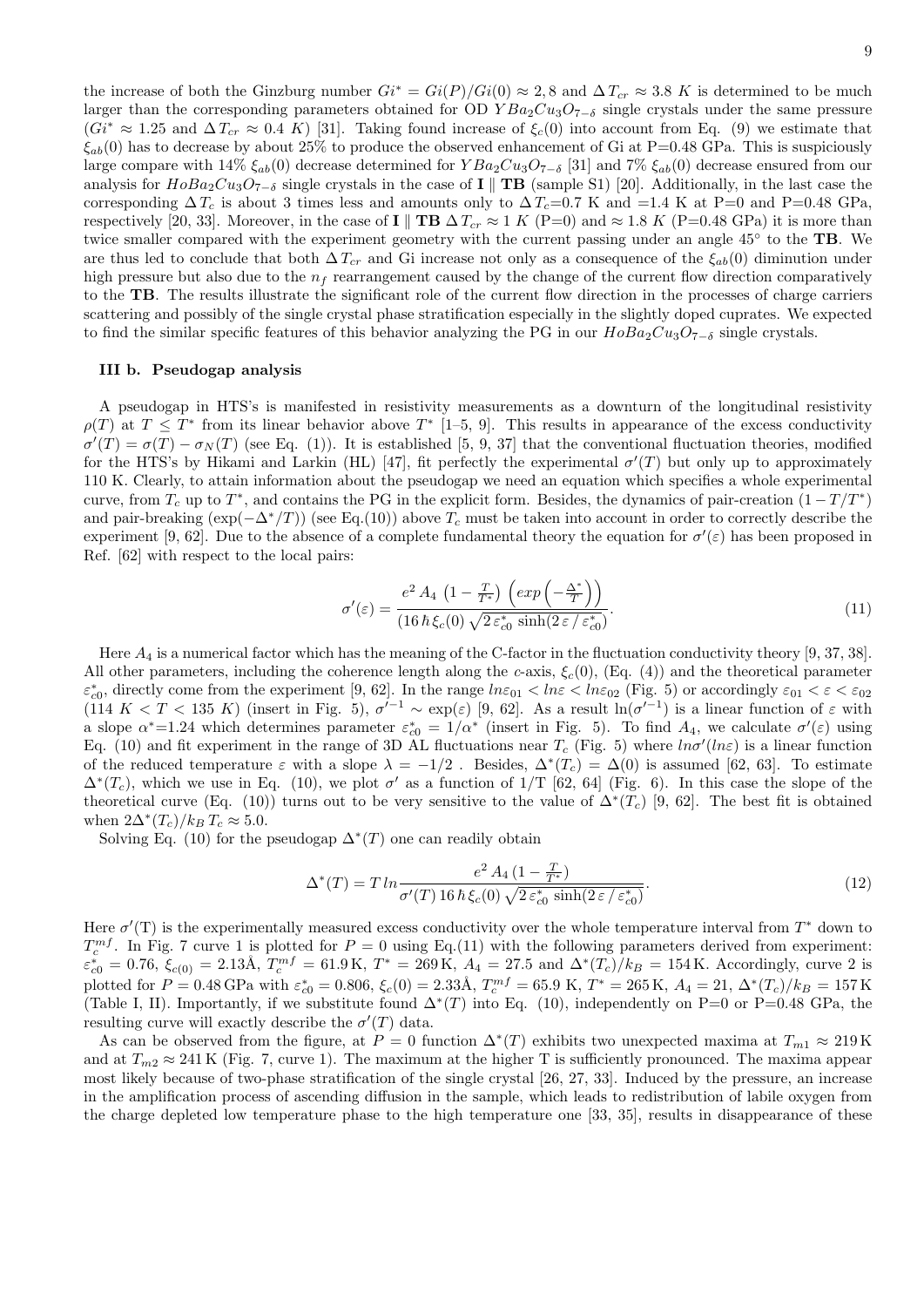

FIG. 6:  $ln \sigma'$  vs 1/T (circles) compared with Eq. (10) (dached line) plotted with  $\Delta^*(T_c)$ =156.7 K. P=0.48 GPa.

maxima and emergence of a linear dependence  $\Delta^*(T)$  with a positive slope near high temperatures (curve 2). One of the possible reason of the phase separation could be the origin of the low *T<sup>c</sup>* in the **TB** boundaries. Experiments on the vortex structure [65, 66] have shown that the density of vortices in the **TB** increases in comparison to their density in the volume of the superconductor, indicating the suppression of  $T_c$  in the **TB**. This may be due to the low oxygen concentration in the **TB** plane, which effectively implies a high concentration of oxygen vacancies [67] as a consequence of mechanical tensions. Notably, below *T<sup>G</sup>* the sample transforms into the critical fluctuation region, and data sharply deviate upwards from the LP model description. The LP model approach is very sensitive. Really, no corresponding peculiarities are seen neither on  $\rho(T)$  nor on  $ln \sigma'(ln \varepsilon)$  in the temperature range where the maxima on  $\Delta^*(T)$  are observed.

Nevertheless, in contrast with **I** *∥* **TB**, the maxima only slightly suppressed when pressure is firstly applied. To get the complete maxima suppression, as shown by curve 2 in Fig. 7, we have to wait several days. It means that the specific current carrier distribution realized in this case [33, 35] somehow prevents to the process of ascending diffusion in the sample. In the case of **I** *∥* **TB** the maxima have been suppressed immediately after the pressure



FIG. 7: ∆*<sup>∗</sup> /k<sup>B</sup>* as a function of T. Dots (1) - P=0; circles (2) - P=0.48 GPa .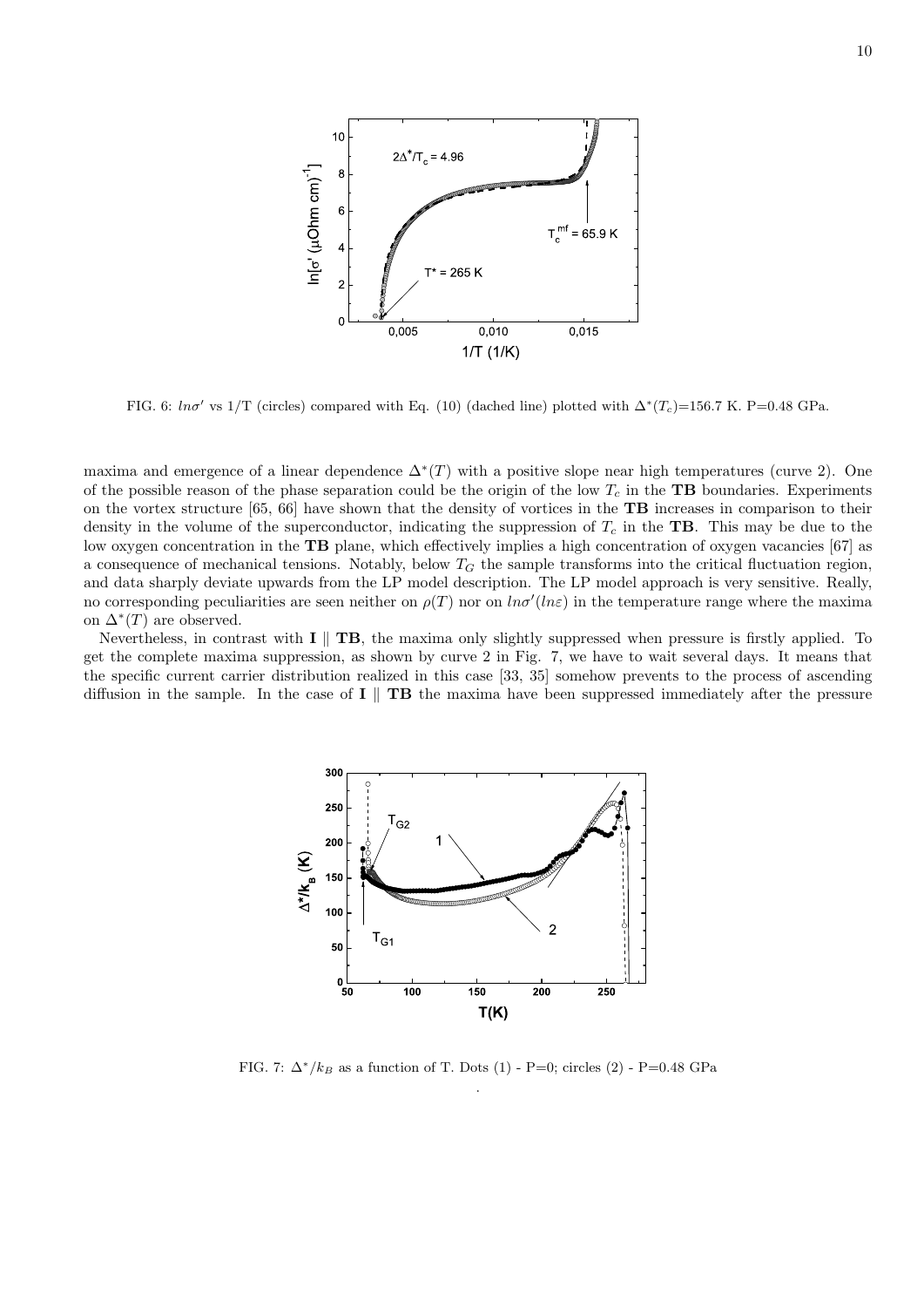has been applied [20]. Moreover, the maxima are determined to move apart toward high temperatures compare with **I** *∥* **TB**. The shift is *≈* 24 *K* for the lower maximum and about 31 K for the upper one which is comparable with the shift of  $T^* \approx 27$  *K*. Besides, the distance between the maxima  $\Delta T_m \approx 21$  *K* is about 6 K larger now. Note that the maxima of  $\Delta^*(T)$  and initial values of  $\rho$ ,  $T_c$  and  $\xi_c(0)$  are restored when the pressure is removed thus confirming the assumption as for ascending diffusion [33–35]. Again the final restoration is achieved only after several days without pressure. The findings emphasize the difference in the sample behavior when the current flow direction is changed.

Summarizing results we may conclude that both  $\sigma'(T)$  and  $\Delta^*(T)$  are markedly different from those obtained for the *YBa*<sub>2</sub> $Cu_3O_{7-\delta}$  films with different oxygen content [9, 62] where no magnetism is expected. At the same time they resemble similar  $\sigma'(T)$  and  $\Delta^*(T)$  found for FeAs-based superconductor SmFeAsO<sub>0.85</sub> [9, 24] where the magnetic fluctuations are believed to play a significant role (see Ref. [9] and references therein). Thus, found peculiarities of the FLC and PG behavior are believed to be explained by the influence of paramagnetism in HoBa<sub>2</sub>Cu<sub>3</sub>O<sub>7−</sub>*δ* [68] as well as by the possibility of strengthening some specific mechanisms of the quasiparticle interaction in these compounds [69–71]. At any rate the issue requires futher investigation.

#### **IV Conclusion**

We present a detailed consideration of the influence of the high pressure on the different properties of the slightly oxygen deficient HoBa2Cu3O<sup>7</sup>*−<sup>δ</sup>* single crystals including the fluctuation conductivity and pseudogap. The change of the samples parameters under pressure are determined to be more pronounced as compared with YBa<sub>2</sub>Cu<sub>3</sub>O<sub>7−</sub><sup>*δ*</sup> [31, 34]. This is because the substitution of yttrium with holmium (which has a larger ionic radius than Y and besides is believed to possess magnetic properties) significantly affects the charge distribution and effective interaction in the *CuO*<sup>2</sup> planes, thereby stimulating the disordering in the oxygen subsystem which is affected by pressure. Twin boundaries, being typical for the slightly doped single crystals, are also shown to be the effective scattering centers of normal carriers in *HoBa*2*Cu*3*O*<sup>7</sup>*−<sup>δ</sup>* compounds. Their influence on the charge distribution is reasonably pronounced and play any significant role only in the case of measuring current flow under an angle 45*◦* to the **TB**. On the other hand, the **TB**, being the regions with lowered *T<sup>c</sup>* most likely because of the lowered oxygen concentration in the TB planes, actively participate in the process of single crystal phase stratification [33–35].

As a result noticeably enhanced MT fluctuation contribution into FLC, which becomes more pronounced under pressure, is observer in the 2D fluctuation region near  $T_c$ . Simultaneously  $\Delta^*(T)$  exhibits two maxima at  $T_{m1} \approx 219 \text{ K}$ and at  $T_{m2} \approx 241$  K at  $P = 0$  most likely just because of this two-phase stratification of the sample [26, 27, 33]. Induced by the pressure, the redistribution of labile oxygen enhances phase separation in the single crystal and thereby stimulates ascending diffusion processes between the superconducting phases with different oxygen stoichiometry. This leads to the disappearance of the maxima (but after five days under pressure) and the emergence of a linear dependence ∆*<sup>∗</sup>* (*T*) with a positive slope near high temperatures. Simultaneously the main part of sample parameters, especially  $\Delta T_c$ ,  $\Delta T_{cr}$ ,  $T_G$  and Ginzburg number *Gi*, increases significantly. Importantly, the maxima on  $\Delta^*(T)$  and initial values of all other parameters are restored when the pressure is removed thus confirming the assumption as for ascending diffusion.

Eventually we may conclude that both  $\sigma'(T)$  and  $\Delta^*(T)$  are markedly different from those obtained for the *YBa*<sub>2</sub>*Cu*<sub>3</sub> $O_{7-\delta}$  films with different oxygen content [9, 62] where no magnetism is expected. At the same time they resemble analogous  $\sigma'(T)$  and  $\Delta^*(T)$  dependencies found for FeAs-based superconductor SmFeAsO<sub>0.85</sub> where the magnetic fluctuations are believed to play a significant role. It seems to be very tempting to account for the found peculiarities of the FLC and PG behavior by the influence of paramagnetism in HoBa<sub>2</sub>Cu<sub>3</sub>O<sub>7</sub><sup>*−δ*.</sup>

This work was supported in part by European Commission CORDIS Seven Framework Program, Project No. 247556.

- *<sup>∗</sup>* Electronic address: alexander.chroneos@imperial.ac.uk
- [1] V.M. Loktev, Low Temp. Phys. **22**, 488 (1996).
- [2] A. A. Pashitskii, Low Temp. Phys. **21**, 763 (1995); and Low Temp. Phys. **21**, 837 (1995).
- [3] B. P. Stojkovic, D. Pines, Phys. Rev. B **55**, 8576 (1997).
- [4] E. G. Maksimov, Physics-Uspekhi **43**, 965 (2000).
- [5] T. Timusk and B. Statt. Rep. Prog. Phys. **62**, 161 (1999).
- [6] K. Nakayama, T. Sato, Y. Sekiba, K. Terashima, P. Richard, T. Takahashi, K. Kudo, N. Okumura, T. Sasaki, and N. Kobayashi, Phys. Rev. Lett. **102**, 227006 (2009).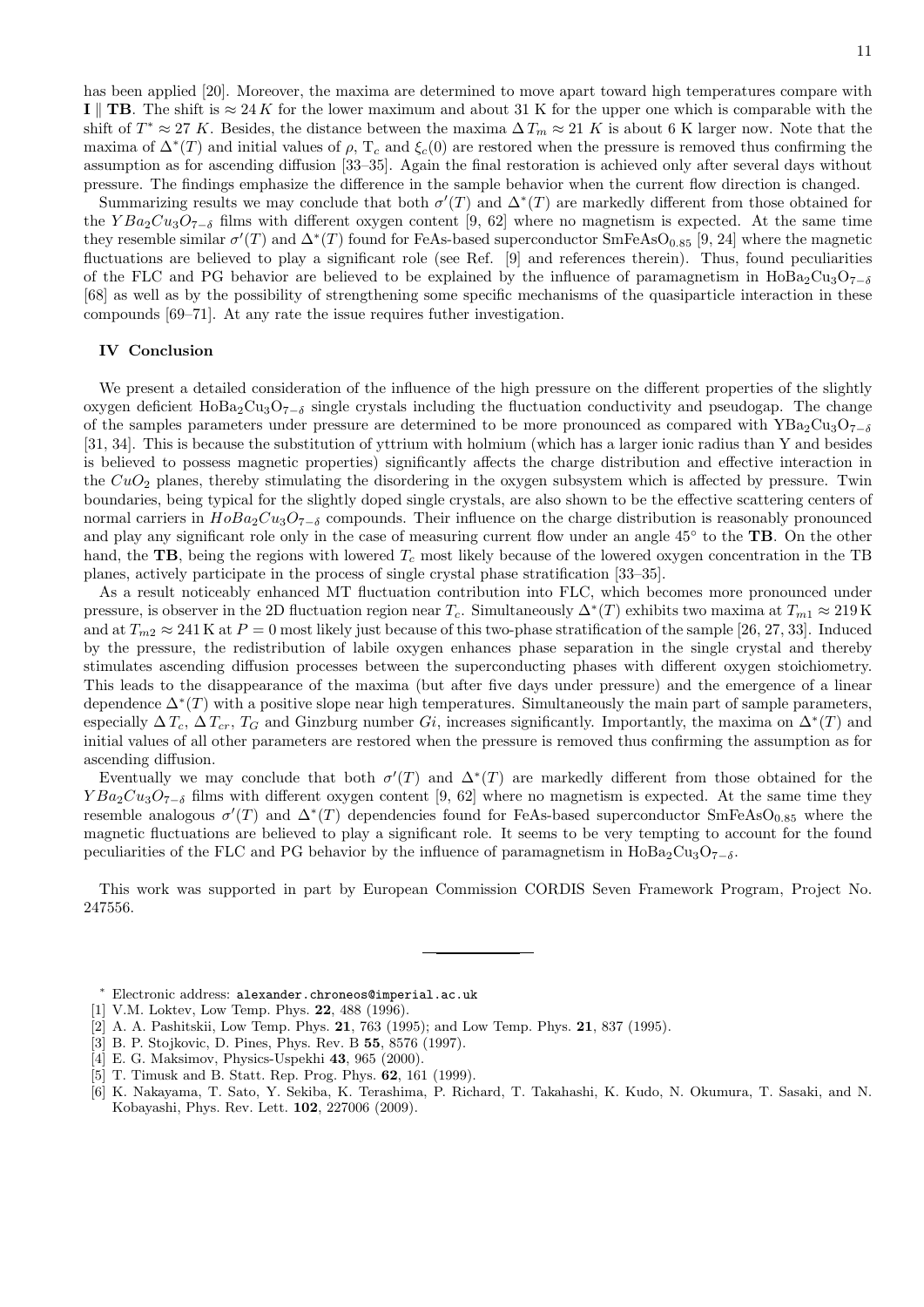- [7] K. Nakayama, T. Sato, Y.-M. Xu, Z.-H. Pan et al., arXiv:1105.5865v [cond-mat, supr-con].
- [8] Rui-Hua He, M. Hashimoto, H. Karapetyan, J. D. Koralek, et al., Science **331**, 1579 (2011).
- [9] A. L. Solovjov, Superconductors Materials, Properties and Applications. Chapter 7: Pseudogap and local pairs in high-Tc superconductors, InTech, Rijeka, 137 (2012).
- [10] M.A. Obolenskii,R. V. Vovk, A. V. Bondarenko, N.N. Chebotaev, Low Temp. Phys. **32**, 571 (2006).
- [11] R. Combescot, X. Leyronas, and M. Yu. Kagan, Phys. Rev. A **73**, 023618 (2006).
- [12] V.J. Emery and S.A. Kivelson, Nature (London) **374**, 434 (1995).
- [13] Q. Chen, I. Kosztin, B. Janko, and K. Levin, Phys. Rev. Lett. **81**, 4708 (1998).
- [14] J.R. Engelbrecht, A. Nazarenko, M. Randeria, and E. Dagotto, Phys. Rev. B **57**, 13406 (1998).
- [15] A.V. Chubukov and J. Schmalian, Phys. Rev. B **57**, R11 085 (1998).
- [16] P.W. Anderson, J. Phys.: Condens. Matter **8**, 10 083 (1996).
- [17] P.A. Lee, Physica C **317-318**, 194 (1999).
- [18] Y. Ando, S. Komiya, K. Segawa, S. Ono, and Y. Kurita, Phys. Rev. Lett. **93**, 267001 (2004).
- [19] T. Ito, K. Takenaka, and S. Uchida, Phys. Rev. Lett. **70**, 3995(1993).
- [20] A.L. Solovjov, M.A. Tkachenko, R.V. Vovk,and M.A. Obolenskii, Low. Temp. Phys. **37**, 840 (2011).
- [21] A. L. Solovjov, M. A. Tkachenko, 1112.3812v1 [cond-mat,supr-con].
- [22] K. Machida, K. Nokura, and T. Matsubara, Phys. Rev. B **22**, 2307 (1980).
- [23] H. Chi and A. D. S. Nagi, J. Low Temp. Phys. **86**, 139 (1992).
- [24] A. L. Solovjov, V. N. Svetlov, V. B. Stepanov, S. L. Sidorov, V.Yu. Tarenkov, A. I.Dyachenko, and A.B.Agafonov, arXiv:1012.1252v [cond-mat,supr-con].
- [25] B.N. Goshchitskii, V.L. Kozhevnikov, and M.V. Sadovskii, Int. J. Mod. Phys. **B2**, 1331 (1988).
- [26] R.V. Vovk, M.A. Obolenskii, A.A. Zavgorodniy, I.L. Goulatis, V.I. Beletskii, and A. Chroneos, Physica C **469**, 203 (2009).
- [27] R.V. Vovk, M.A. Obolenskii, A.A. Zavgorodniy, A.V. Bondarenko, I.L. Goulatis, A.V. Samoilov, and A.I. Chroneos, J. Alloys and Comp. **453**, 69 (2008).
- [28] C. W. Chu, P. H. Hor, R. L. Meng, L. Gao, A. J. Huang, and Y. Q. Wang, Phys. Rev. Lett. **58**, 405 (1988).
- [29] H. J. Liu, Q. Wang, G. A. Saunders, D. P. Almond, B. Chapman and K. Kitahama, Phys. Rev. B **51**, 9167 (1995).
- [30] Q. Wang, G. A. Saunders, H. J. Liu, M. S. Acres, and D. P. Almond, Phys. Rev. B **55**, 8529 (1997).
- [31] L. M. Ferreira, P. Pureur, H. A. Borges, and P. Lejay, Phys. Rev. B **69**, 212505 (2004).
- [32] L J Shen, C C Lam, J Q Li, J Feng, Y S Chen and H M Shao, Supercond. Sci. Technol. **11**, 1277 (1998).
- [33] R.V. Vovk, Z.F. Nazyrov, M.A. Obolenskii, I.L. Goulatis, A. Chroneos, and V.M. Pinto Simoes, Philos. Mag. **91**, 2291 (2011).
- [34] R.V. Vovk, M.A. Obolenskii, Z.F. Nazyrov, I.L. Goulatis, A. Chroneos, and V.M. Pinto Simoes, J. Mater Sci.: Mater. Electron., **23**, 1255 (2012).
- [35] R.V. Vovk, A.A. Zavgorodniy, M.A. Obolenskii, I.L. Goulatis, A. Chroneos, and V.P. Pinto Simoes, J. Mater. Sci. Mater. Electron. **22**, 20 (2011).
- [36] J. D. Thompson, Rev. Sci. Instrum., **55**, 231 (1984).
- [37] A.L. Solovjov, H.-U. Habermeier, T. Haage, Low Temp. Phys., **28**, 22 (2002), and, **28**, 144 (2002)
- [38] B. Oh, K. Char, A. D. Kent, M. Naito, M. R. Beasley et al., Phys. Rev. B, **37**, 7861 (1988).
- [39] R. K. Nkum and W. R. Datars, Phys. Rev. B, **44**, 12516 (1991).
- [40] W. Lang, G. Heine, P. Schwab, X. Z. Wang, and D. Bauerle, Phys. Rev. B, **49**, 4209 (1994).
- [41] E. V. L. de Mello, M. T. D. Orlando, J. L. Gonzalez, E. S. Caixeiro, and E. Baggio-Saitovich, Phys. Rev. B, **66**, 092504 (2002).
- [42] J. A. Veira and Felix Vidal, Physica C **159**, 468 (1989).
- [43] M. R. Beasley, Phisica B **148**, 191 (1987).
- [44] Y. B. Xie, Phys. Rev. B, **46**, 13997 (1992).
- [45] V. L. Ginzburg, L. D. Landau, JETP, **20**, 1064 (1950).
- [46] E. M. Lifshitz and L. P. Pitaevski, Statistical Physics, **Vol. 2**, Moscow: Nauka (1978).
- [47] S. Hikami, A.I. Larkin, Mod. Phys. Lett. B, **2**, 693 (1988).
- [48] R. Haussmann, Phys. Rev. B, **49**, 12975 (1994).
- [49] J. R. Engelbrecht, M. Randeria, and C. A. R. Sa de Melo, Phys. Rev. B, **55**, 15153 (1997).
- [50] O. Tchernyshyov, Phys. Rev. B, **56**, 3372 (1997).
- [51] L. G. Aslamazov and A. L. Larkin, Phys. Lett., **26A**, 238 (1968).
- [52] K. Maki, Prog. Theor. Phys., **39**, 897 (1968).
- [53] R. S. Thompson, Phys. Rev. B, **1**, 327 (1970).
- [54] G.D. Chryssikos, E.I. Kamitsos, J.A. Kapoutsis et al. : Physica C **254**, 44 (1995).
- [55] W. E. Lawrence and S. Doniach, in: Procidings of the Twelfth Int. Conf. on Low Temp. Phys., Kyoto, 1970, edited by E. Kanda (Keigaku, Tokyo, 1971), p. 361.
- [56] A. L. Solovjov, Low Temp. Phys. **28**, 812 (2002).
- [57] N.F. Mott, MetalInsulator Transition, World Scientific, London, 1974.
- [58] A. Kapitulnik, M. R. Beasley, C. Castellani, and C. Di Castro, Phys. Rev. B **37**, 537 (1988).
- [59] T. Schneider and J. M. Singer, Phase Transition Approach to High Temperature Superconductivity: Universal Properties of Cuprate Superconductors (Imperial College Press, London, 2000).
- [60] J. S. Schilling and S. Klotz, in Physical Properties of High Temperature Superconductors, edited by D. M. Ginsberg (World Scientific, Singapore, 1992), **Vol. 3**, p. 59.